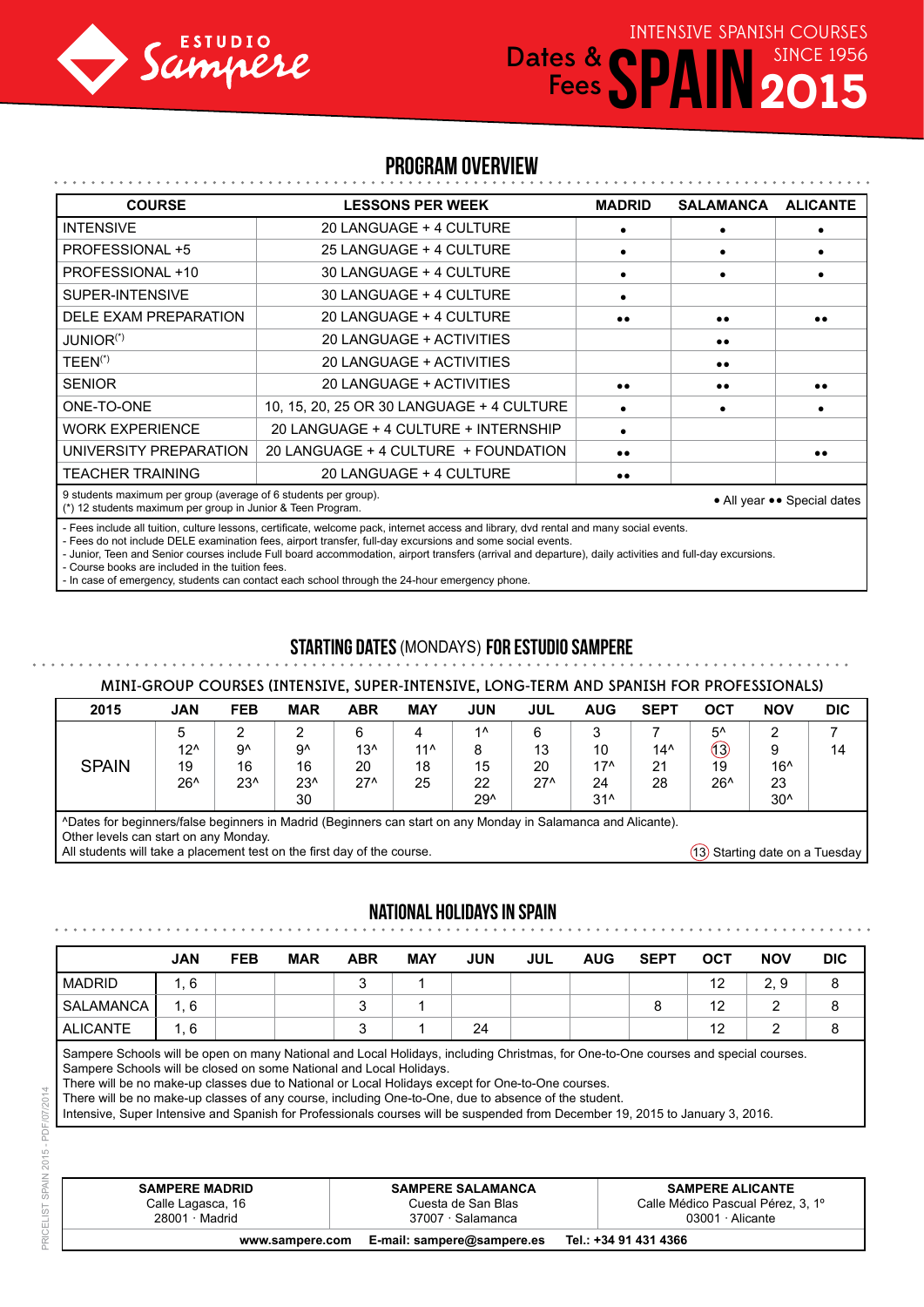## COURSES IN SPAIN

## 1 LESSON: 45 MINUTES

## 1. MINI-GROUP INTENSIVE COURSE · SHORT-TERM.

MADRID - SALAMANCA - ALICANTE.

#### 20 LESSONS + 4 CULTURE LESSONS/WEEK. **FROM 1 TO 9 WEEKS.**

The Intensive Course is a half-day general Spanish course of 20 lessons per week.

The course covers the four main skills: listening, speaking, reading and writing. It is taught within a communicative framework. Four extra culture lessons per week are included in the tuition fees.

#### **Intensive Course - Short Term Facts:**

- ALL levels, from beginners (A1) to advanced (C1), guaranteed all year.

- Frequent starting dates.
- USE EXTRA WEEK PRICE FOR COURSES OF BETWEEN 6 AND 9 WEEKS.
- Minimum age: 18 years.
- **Maximum 9 students per group (average of 6 students per group).**
- **Former students do not pay enrollment fee.**

| <b>WEEKS</b>          | <b>MADRID</b> | <b>SALAMANCA - ALICANTE</b> |  |  |
|-----------------------|---------------|-----------------------------|--|--|
|                       | 229           | 219                         |  |  |
| ົ                     | 449           | 429                         |  |  |
| 3                     | 659           | 639                         |  |  |
| 4                     | 819           | 779                         |  |  |
| 5                     | 978           | 928                         |  |  |
| + Extra week          | 159           | 149                         |  |  |
| <b>ENROLLMENT FEE</b> | 39            | 39                          |  |  |
| ALL PRICES IN EUROS   |               |                             |  |  |

## 2. MINI-GROUP INTENSIVE COURSE · LONG-TERM.

MADRID - SALAMANCA - ALICANTE.

20 LESSONS + 4 CULTURE LESSONS/WEEK. **FROM 10 TO 32 WEEKS.**

#### **Intensive Course - Long Term Facts:**

- ALL levels, from beginners (A1) to advanced (C1), guaranteed all year.
- Frequent starting dates.
- From 10 weeks. USE EXTRA WEEK PRICE FOR COURSES OF MORE THAN 14 WEEKS.
- Minimum age: 18 years.
- **- Airport transfer on arrival included.**
- **Maximum 9 students per group (average of 6 students per group).**
- **Former students do not pay enrollment fee.**

| <b>WEEKS</b>          | <b>MADRID</b> | <b>SALAMANCA - ALICANTE</b> |  |  |
|-----------------------|---------------|-----------------------------|--|--|
| 10                    | 1539          | 1439                        |  |  |
| 11                    | 1693          | 1588                        |  |  |
| 12                    | 1847          | 1737                        |  |  |
| 13                    | 2001          | 1886                        |  |  |
| 14                    | 2155          | 2035                        |  |  |
| + Extra week          | 154           | 149                         |  |  |
| <b>ENROLLMENT FEE</b> | 39            | 39                          |  |  |
| ALL PRICES IN EUROS   |               |                             |  |  |

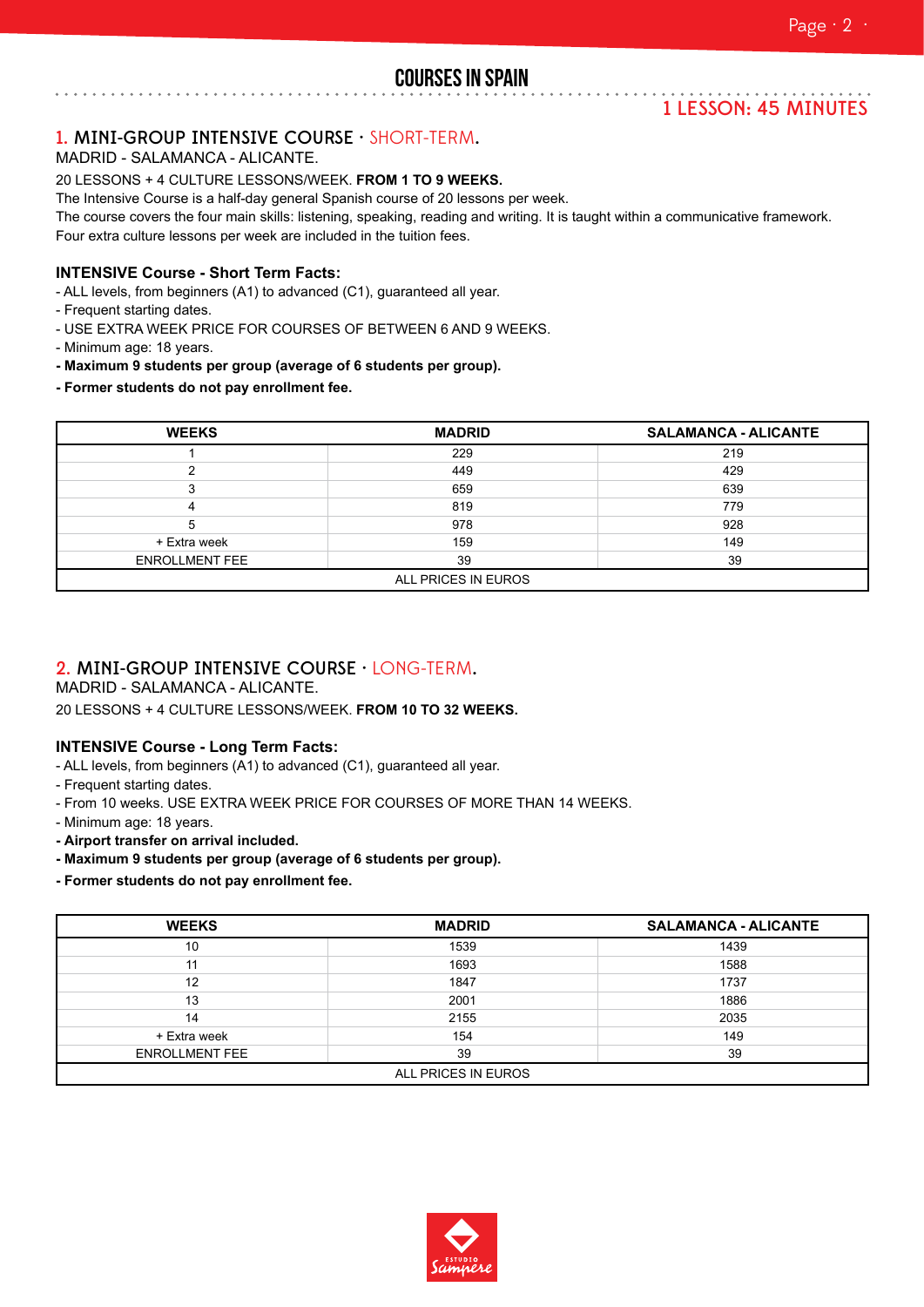## 1 LESSON: 45 MINUTES

## 3. SPANISH FOR PROFESSIONALS - INTENSIVE-PLUS COURSE.

MADRID - SALAMANCA - ALICANTE.

20 LESSONS + 4 CULTURE LESSONS/WEEK + 5 or 10 private lessons.

This course is a combination of a Mini-group Intensive Course (20 lessons) + 5 or 10 One-to-One lessons per week.

The One-to-One lessons can be focused on Business Spanish (Economy, Legal, Politics), Medical Spanish, Presentations, Exam Preparation, Art and Culture, and many other topics tailored to the students' needs.

#### **- Former students do not pay enrollment fee.**

| <b>WEEKS</b>              | <b>MADRID</b> | <b>SALAMANCA - ALICANTE</b> |  |  |
|---------------------------|---------------|-----------------------------|--|--|
| $20 + 5$ lessons 1 week   | 449           | 414                         |  |  |
| $20 + 5$ lessons 2 weeks  | 889           | 819                         |  |  |
| + Extra week              | 409           | 349                         |  |  |
| $20 + 10$ lessons 1 week  | 669           | 609                         |  |  |
| $20 + 10$ lessons 2 weeks | 1329          | 1209                        |  |  |
| +Extra week               | 599           | 529                         |  |  |
| <b>ENROLLMENT FEE</b>     | 39            | 39                          |  |  |
| ALL PRICES IN EUROS       |               |                             |  |  |

## 4. MINI-GROUP SUPER-INTENSIVE COURSE.

MADRID.

30 LESSONS + 4 CULTURE LESSONS/WEEK.

#### Super-Intensive Course Facts:

- ALL levels, from beginners (A1) to advanced (C1), guaranteed all year.

- Frequent starting dates.
- 1 to 2 weeks.
- Minimum age: 18 years.
- **Maximum 9 students per group (average of 6 students per group).**
- **Former students do not pay enrollment fee.**

| <b>WEEKS</b>          | <b>MADRID</b> |  |  |  |
|-----------------------|---------------|--|--|--|
|                       | 369           |  |  |  |
|                       | 719           |  |  |  |
| <b>ENROLLMENT FEE</b> | 39            |  |  |  |
| ALL PRICES IN EUROS   |               |  |  |  |

## 5. ONE-TO-ONE LESSONS.

MADRID - SALAMANCA - ALICANTE.

10/15/20/25/30 LESSONS/WEEK.

### ONE-TO-ONE Course Facts:

- Starting dates: any Monday of the year.

- Minimum age: 16 years.
- TWO-TO-ONE: Add 25% to ONE-TO-ONE fees.
- **Former students do not pay enrollment fee.**

| <b>LESSONS/WEEK</b>   | <b>MADRID</b> | <b>SALAMANCA - ALICANTE</b> |
|-----------------------|---------------|-----------------------------|
| 10                    | 440           | 390                         |
| 15                    | 660           | 585                         |
| 20                    | 880           | 780                         |
| 25                    | 1100          | 975                         |
| 30                    | 1320          | 1170                        |
| + Extra lesson        | 44            | 39                          |
| <b>ENROLLMENT FEE</b> | 39            | 39                          |
|                       |               |                             |

ALL PRICES IN EUROS / PER WEEK

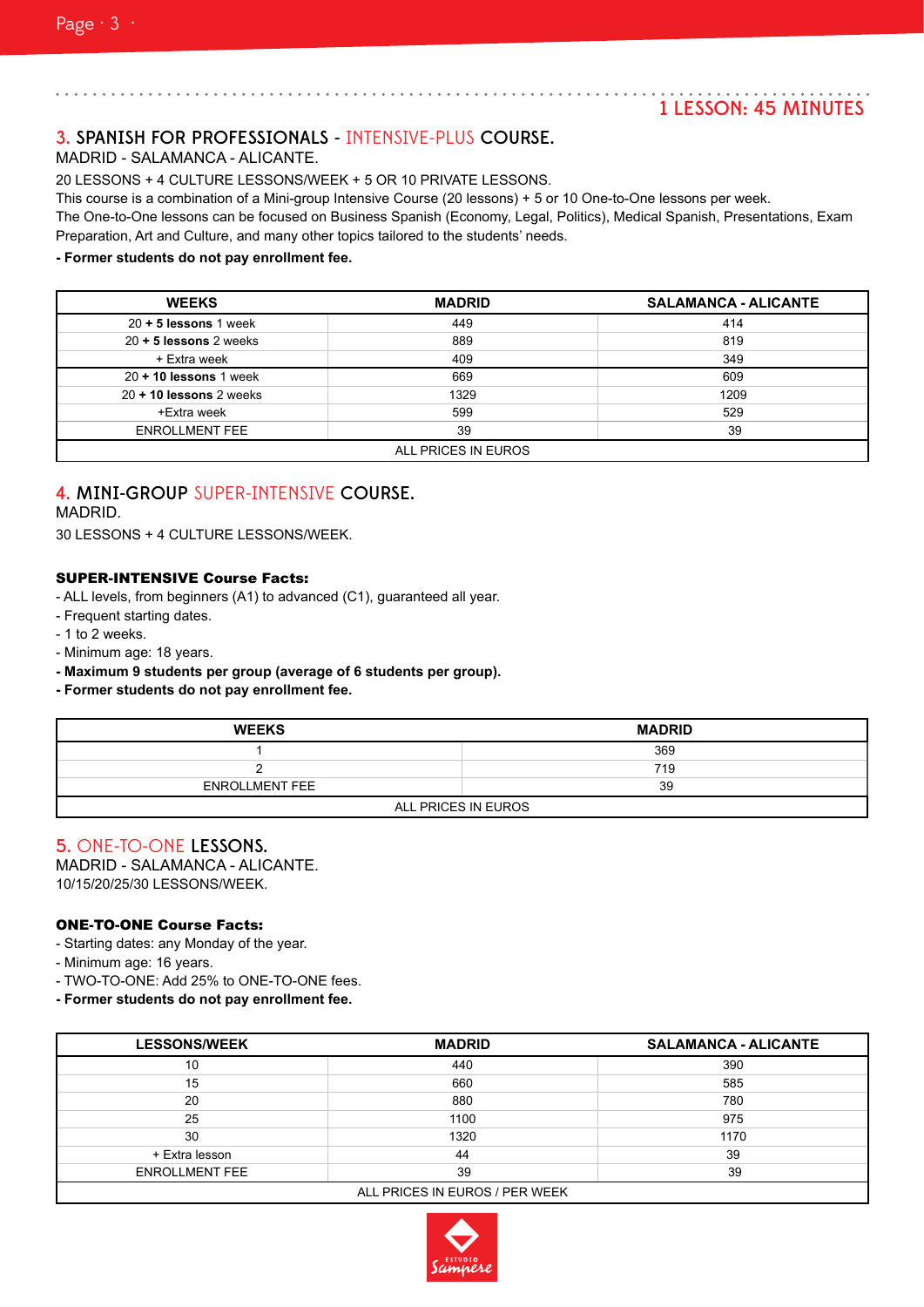## 1 LESSON: 45 MINUTES

## 6. MINI-GROUP DELE EXAM PREPARATION COURSE.

MADRID - SALAMANCA - ALICANTE.

20 LESSONS + 4 CULTURE LESSONS.

|                          | <b>6 WEEKS</b>                | <b>12 WEEKS</b>              |
|--------------------------|-------------------------------|------------------------------|
| <b>PROGRAM DATES FOR</b> | April 13th to May 22nd        | March 2nd to May 22nd        |
| <b>A2. B1 and B2</b>     | October 13th to November 20th | August 31st to November 20th |

EXAM DATES 2015: MAY 22 AND 23, NOVEMBER 20 AND 21.

A2, B1 AND B2 DIPLOMA IN ALL SAMPERE SCHOOLS IN SPAIN.

EXAM FEES ARE NOT INCLUDED IN COURSE FEES (approx. 150 Euros).

- 12-week course includes 6 weeks of Intensive Course and 6 weeks of exam preparation, with weekly DELE practice tests.

- Course also available during the year for students living in Madrid.

**- Maximum 9 students per group (average of 6 students per group).**

**- Former students do not pay enrollment fee.**

| <b>WEEKS</b>          | <b>MADRID</b> | <b>SALAMANCA - ALICANTE</b> |  |  |
|-----------------------|---------------|-----------------------------|--|--|
|                       | 1239          | 1129                        |  |  |
| 12                    | 1899          | 1749                        |  |  |
| <b>ENROLLMENT FEE</b> | 39            | 39                          |  |  |
| ALL PRICES IN EUROS   |               |                             |  |  |

## 7. TEACHER TRAINING COURSE FOR NON-NATIVE SPANISH SPEAKERS.

MADRID.

This course is designed for Spanish teachers who want to refresh their knowledge or to incorporate new methodologies, classroom activities and materials. The objective is to acquire new ideas and share teaching experiences.

The course is taught in Spanish. Students need to have at least a high-intermediate (B2) level of Spanish.

| <b>DATES 2015</b> | <b>WEEKS</b> | FEE (in Euros) |
|-------------------|--------------|----------------|
| June 28 - July 11 |              | 1119           |
| June 28 - July 25 |              | 2099           |
| ENROLLMENT FEE    |              | 39             |

#### Fees include:

20 lessons per week. Half-board accommodation with a Spanish family in a single room. Course materials.

## 8. UNIVERSITY PREPARATION COURSE.

#### MADRID - ALICANTE.

From June 2015 to June 2016, this course prepares students for entrance exams to public and private universities in Spain. The course includes Spanish Lessons (8, 12 or 16 weeks) at Estudio Sampere, in order to a achieve a B1 high-intermediate level, and a 9-month university preparation and foundation course in a specialized study center. Students will take the official National access exam and/or the specific entrance test at the desired university. Both take place in June 2015 for the academic course starting in September.

| <b>PROGRAM</b>                       | FEE (in Euros) |
|--------------------------------------|----------------|
| 8 Spanish weeks + Foundation Course  | 4159           |
| 12 Spanish weeks + Foundation Course | 4759           |
| 16 Spanish weeks + Foundation Course | 5399           |
| <b>ENROLLMENT FEE</b>                | 39             |

## 9. WORK EXPERIENCE PROGRAM.

#### MADRID.

This is a combination of 4 to 8 weeks of the Intensive Course and 6 to 12 weeks of unpaid internship in a company in Madrid. Students need an intermediate level (B1) before starting the internship. Internships are available in several work fields. School Insurance included.

PLACEMENT FEE TO BE ADDED TO THE INTENSIVE COURSE: **505 EUROS.**

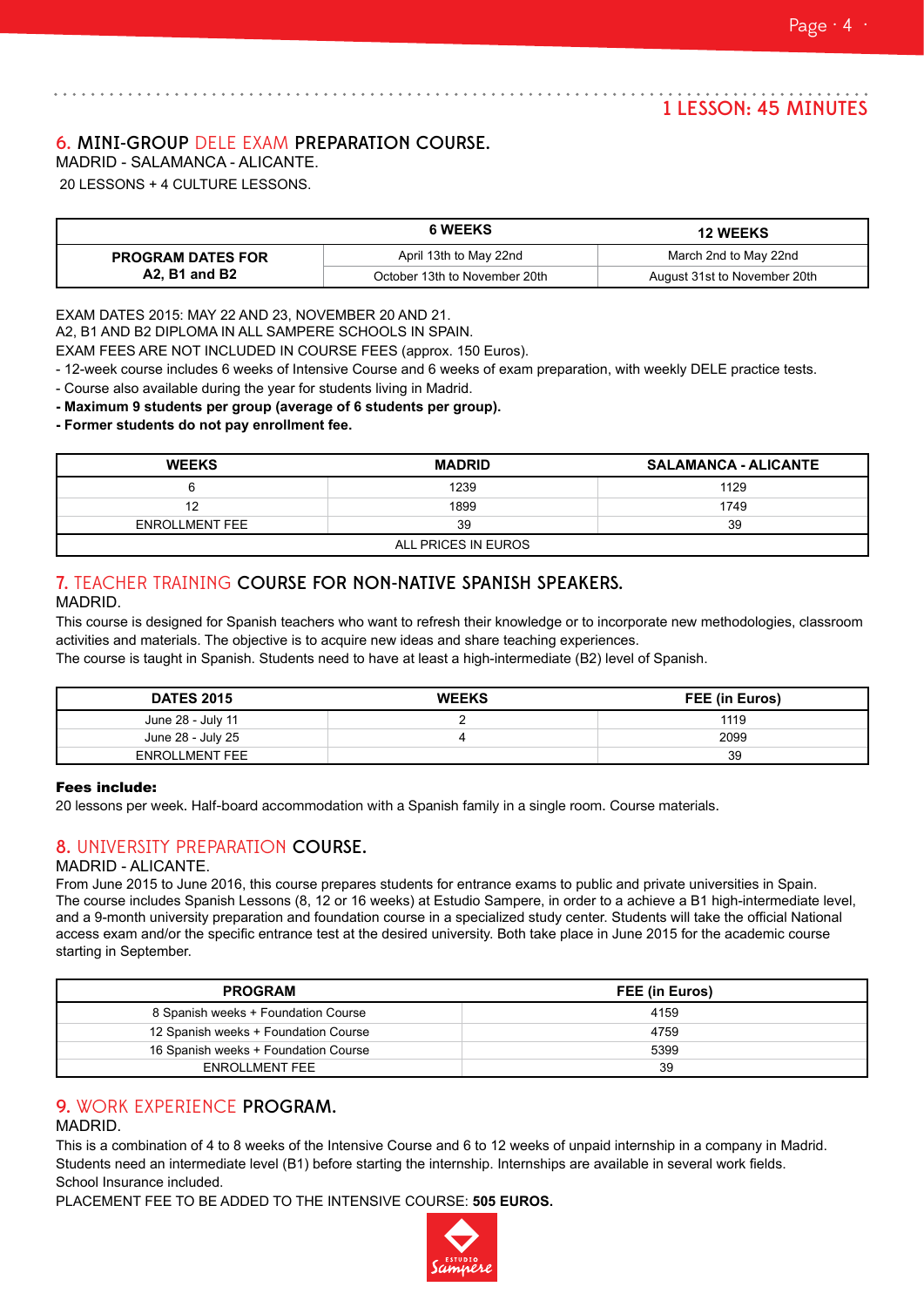1 LESSON: 45 MINUTES

## 10. JUNIOR & TEEN PROGRAM.

SALAMANCA.

#### **STARTING DATES (SUNDAY)**

| JUNE 07 | JULY 05 | AUGUST 02 |
|---------|---------|-----------|
| JUNE 14 | JULY 12 | AUGUST 09 |
| JUNE 21 | JULY 19 | AUGUST 16 |
| JUNE 28 | JULY 26 | AUGUST 23 |

#### JUNIOR & TEEN Program Facts:

- Junior students (13 - 15 years old) have an afternoon schedule and 24-hour supervision.

- Teen students (16 - 18 years old) have a morning schedule and reduced supervision.

- Airport transfer from/to Madrid airport included. Sunday arrival (flight should arrive BEFORE 16:00h, 4pm, at Adolfo Suárez Madrid-Barajas airport) and Saturday departure (flight should depart AFTER 12:00h, 12am).

- Home-stay accommodation or residential accommodation (only July/August) in a double room with full board included.

- 20 lessons of general Spanish per week in groups of maximum 12 students.

- Activities, sports, welcome party and excursions included.

- Insurance included.

#### **- Former students do not pay enrollment fee.**

| <b>WEEKS</b>          | <b>SALAMANCA</b> |  |
|-----------------------|------------------|--|
|                       | 619              |  |
|                       | 1149             |  |
| ◠                     | 1629             |  |
| $\Delta$              | 2069             |  |
| 6                     | 2789             |  |
| <b>ENROLLMENT FEE</b> | 39               |  |
| ALL PRICES IN EUROS   |                  |  |

#### 11. SENIOR COURSE.

MADRID - SALAMANCA - ALICANTE.

#### **Starting dates (SUNDAY)**

|             | <b>MADRID</b> |             |             | <b>SALAMANCA</b> |             | <b>ALICANTE</b> |
|-------------|---------------|-------------|-------------|------------------|-------------|-----------------|
| February 8  | July 5        | November 15 | April 5     | October 18       | April 19    | August 30       |
| 1 & 2 weeks | 1 & 2 weeks   | 1 & 2 weeks | 1 & 2 weeks | 1 & 2 weeks      | 1 & 2 weeks | 1 & 2 weeks     |
| February 15 | July 12       | November 22 | April12     | October 25       | April 26    | September 6     |
| week        | week          | week        | week        | week             | week        | week            |

This course is designed for people over 50 years of age. General Spanish is taught in multinational groups each morning. In the afternoons and at weekends there is an extensive programme of visits, activities and excursions.

#### SENIOR Course Facts:

- Airport transfer from/to Madrid/Alicante airport included.
- Arrivals and departures on Sunday.
- Home-stay accommodation with full board included (Hotels and studios also available).
- 20 lessons of general Spanish per week in groups of maximum 9 students.
- Activities and excursions included.
- **Former students do not pay enrollment fee.**

| <b>WEEKS</b>        | <b>MADRID - SALAMANCA - ALICANTE</b> |
|---------------------|--------------------------------------|
|                     | 639                                  |
|                     | 1179                                 |
| ENROLLMENT FEE      | 39                                   |
| ALL PRICES IN EUROS |                                      |

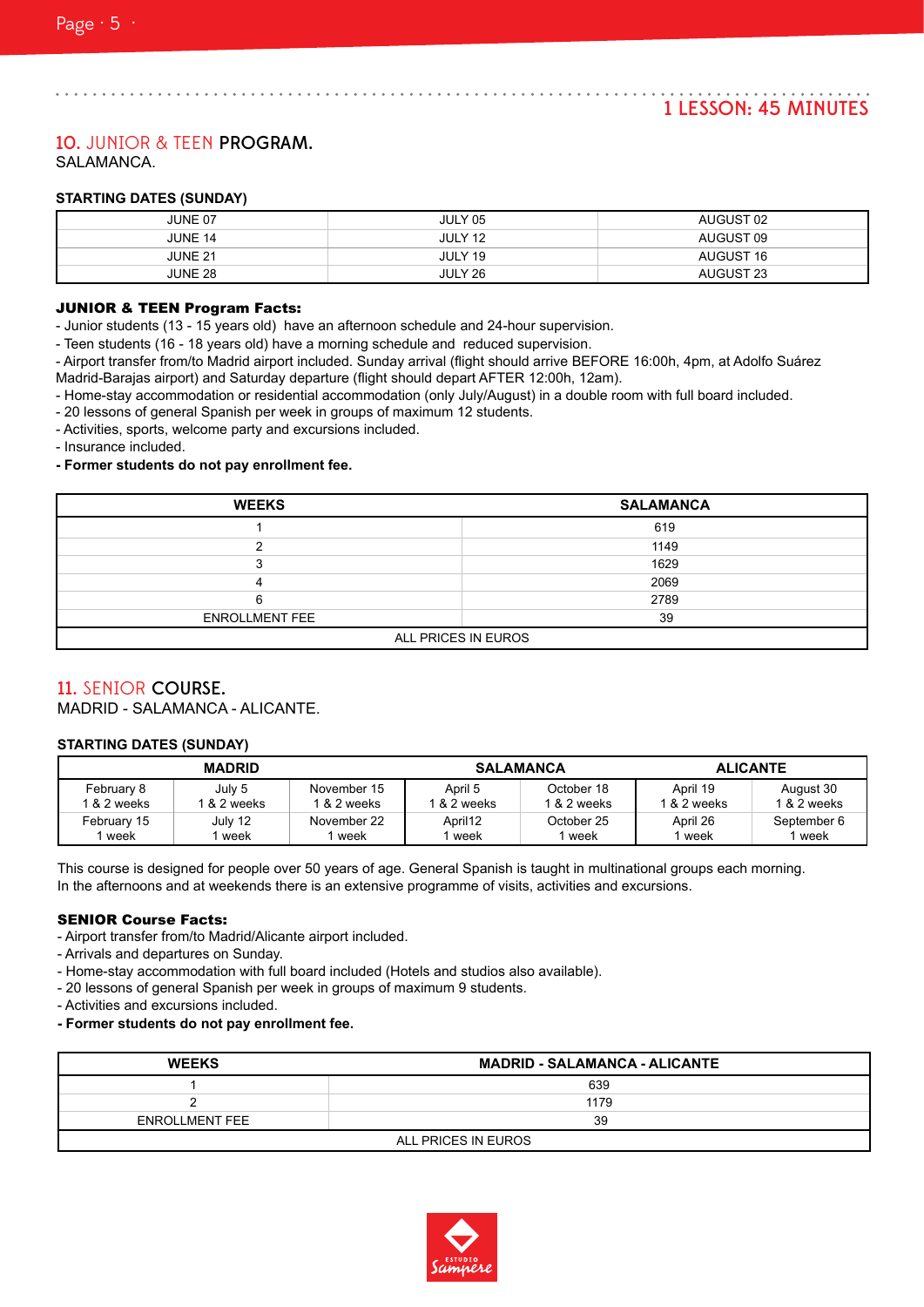## ACCOMMODATION IN SPAIN

## 1. FAMILY HOME-STAY.

Host families are selected based on high quality standards of accommodation, under direct management of Estudio Sampere staff. Locations in Salamanca and Alicante are all at a walking distance from the School. In Madrid, family homes are no more than 30 minutes away from the school by public transport.

|                      | <b>PRICE PER WEEK</b>         |                               |
|----------------------|-------------------------------|-------------------------------|
|                      | <b>SINGLE ROOM HALF-BOARD</b> | <b>DOUBLE ROOM HALF-BOARD</b> |
| <b>MADRID</b>        | 215                           | 185                           |
| <b>SALAMANCA</b>     | 180                           | 150                           |
| ALICANTE             | 195                           | 165                           |
| <b>PLACEMENT FEE</b> | 29                            | 29                            |
| ALL PRICES IN EUROS  |                               |                               |

ARRIVAL ON SUNDAY AND DEPARTURE ON SATURDAY.

- Half board: breakfast and dinner, from Sunday to Saturday.

- Full board supplement: **30 Euros** per week.

- Special diet supplement (gluten-free): **20 Euros** per week.

- Laundry included (1 per week).

- eXtra daY: **30 EUROS**.

- 3 extra days or more will be counted as a full week.

- **Double room option available for students travelling together.**

#### 2. STUDENT ROOM/SHARED FLAT.

Student rooms/shared flats are ideal for students looking for a more independent lifestyle and are willing to share a home with two to four other people. Certain expenses and household tasks can be shared. This option is not available for senior (50+) students.

|                     |                           | <b>PRICE PER WEEK</b>            |  |  |
|---------------------|---------------------------|----------------------------------|--|--|
|                     | SINGLE ROOM WITHOUT MEALS | <b>DOUBLE ROOM WITHOUT MEALS</b> |  |  |
| <b>MADRID</b>       | 150                       | 90                               |  |  |
| SALAMANCA           | 100                       | 90                               |  |  |
| <b>ALICANTE</b>     | 130                       | 90                               |  |  |
| PLACEMENT FEE       | 29                        | 29                               |  |  |
| ALL PRICES IN EUROS |                           |                                  |  |  |

ARRIVAL ON SUNDAY AND DEPARTURE ON SATURDAY.

- eXtra daY: **30 EUROS**.

- 3 extra days or more will be counted as a full week.

- **Double room option available for students travelling together.**

3. HOTELS, HOSTELS AND APARTMENTS. MADRID - SALAMANCA - ALICANTE. PRICES AVAILABLE ON REQUEST

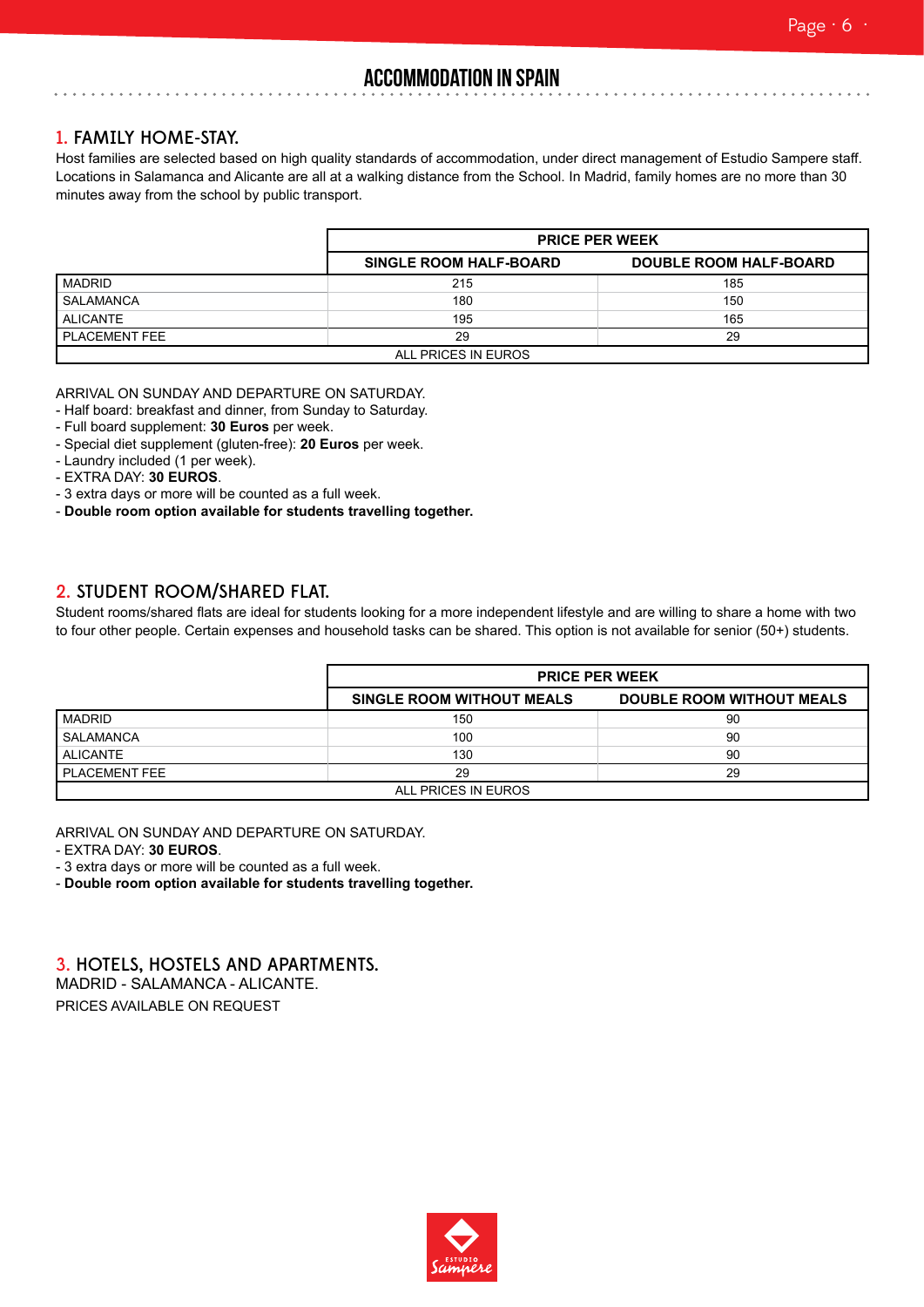## airport transfers IN SPAIN

### MADRID.

Adolfo Suárez Madrid-Barajas AIRPORT TO ACCOMMODATION: **75 EUROS**.

## SALAMANCA.

Adolfo Suárez Madrid-Barajas airport TO BUS/TRAIN STATION, IN MADRID, AND BUS/TRAIN STATION IN SALAMANCA TO ACCOMMODATION: **95 EUROS** (BUS/TRAIN TICKET INCLUDED).

Arrival (BEFORE 16:00h, 4pm) and Departure (AFTER 12:00h, 12am).

## ALICANTE.

EL ALTET AIRPORT TO ACCOMMODATION: **55 EUROS**.

*· AIRPORT TRANSFER IS INCLUDED IN LONG-TERM COURSE, JUNIOR & TEEN AND SENIOR PROGRAMS.·*

#### TRANSFERS:

Estudio Sampere will be responsible for transfers from the airport to accommodation or train/bus station, if we receive the following information at least FIVE days before arrival in Spain:

1) Date and Time of Arrival; 2) Airline and Flight Number; 3) Airport of origin.

All transfers are "one way". In Madrid and Alicante, two students travelling together and staying at the same accommodation will pay as a single person.

**The Transfer service is only available on Saturdays and Sundays, from 08:00h (8am) to 23:00h (11pm). Students arriving before 08:00h (8am) will have to wait at the airport. Students arriving after 23:00h (11pm) or on any other day have to pay an extra charge of 25 Euros.**

Transfer from accommodation to the airport is also available, only on Saturdays and Sundays, for departure times from 08:00h (8am) to 23:00h (11pm), at the same price. Students departing before 08:00h (8am) or after 23:00h (11pm), or on any other day have to pay an extra charge of **25 Euros**.

## INSURANCE IN SPAIN

For Spain, Estudio Sampere has arranged an insurance policy in conjunction with a Spanish insurance company.

This covers any student aged 13 to 75 years enrolled in a Spanish Language Course at one of our schools in Spain. The cost of the insurance is **55 Euros** for every 16 weeks (1 to 16 weeks).

**Estudio Sampere insurance is compulsory for students who require a visa.**

The European Health Insurance Card makes it easier for people from the European Union's 28 Member States plus Iceland, Liechtenstein, Norway and Switzerland to access healthcare services during temporary visits abroad. Please, make sure that you have obtained your card. It will help you save time and money, if you fall ill or suffer an injury while in Spain.